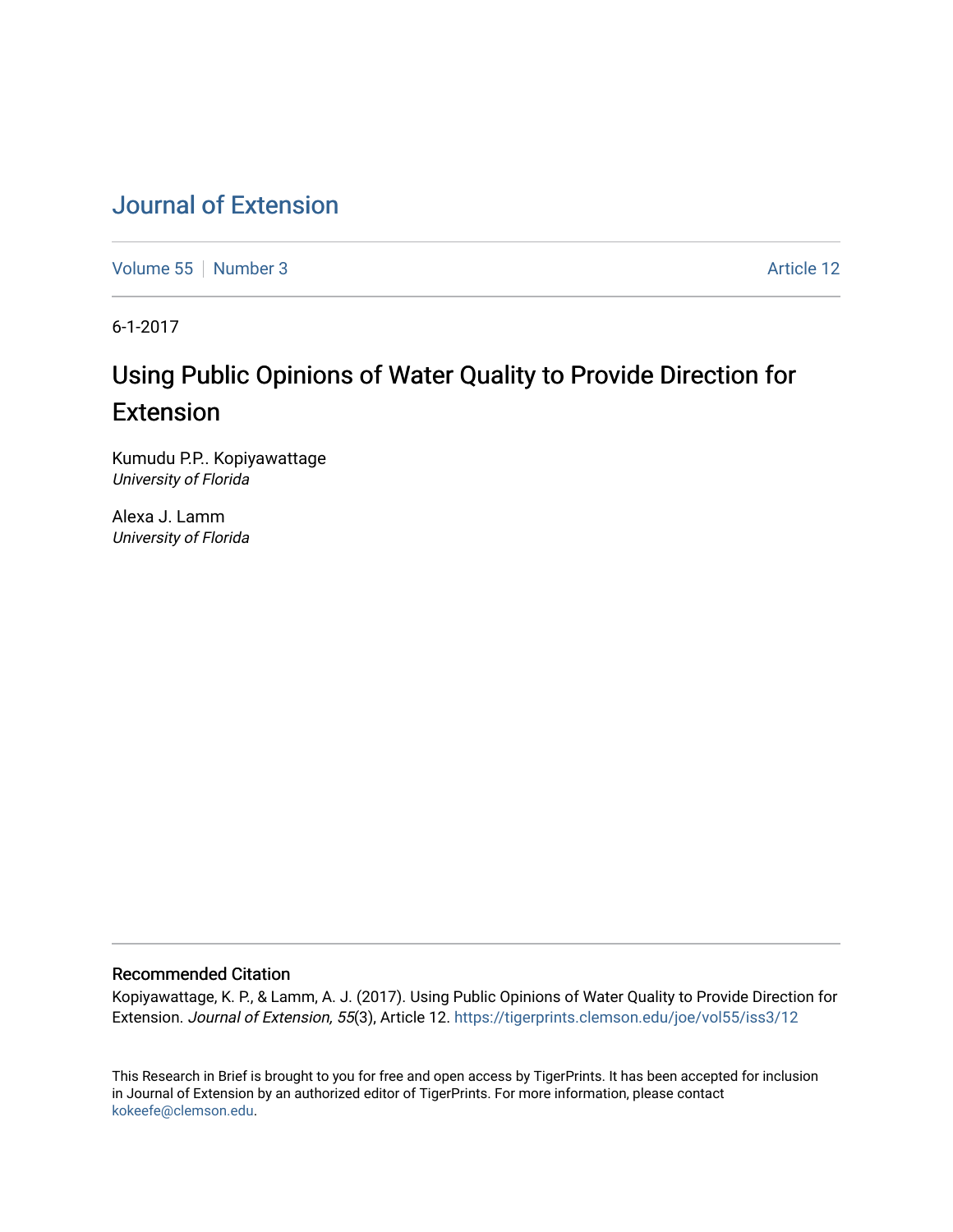

**June 2017 Volume 55 Number 3 Article # 3RIB5 Research In Brief**

# **Using Public Opinions of Water Quality to Provide Direction for Extension**

#### **Abstract**

Extension educators can help the public learn about critical issues that contribute to existing problems in communities. Water is just such an issue in Florida—in fact, water is the top issue in Florida. The purpose of the study reported in this article was to identify Florida residents' opinions about clean water and their preferred modes of learning about water quality. Findings relate to how information about water quality should be transferred to the public and can guide the development of Extension programming.

#### **Kumudu P. P. Kopiyawattage**

Graduate Assistant Agricultural Education and Communication University of Florida Gainesville, Florida [kumudupdn@ufl.edu](mailto:kumudupdn@ufl.edu)

**Alexa J. Lamm** Assistant Professor Agricultural Education and Communication University of Florida Gainesville, Florida [alamm@ufl.edu](mailto:alamm@ufl.edu)

## **Introduction**

Florida, the nation's third most populous state, is surrounded by water on three sides and is full of lakes, streams, and rivers. Despite access to diverse water bodies, competing needs for water resources have led to water's being recurrently identified as the top issue facing the state (Huang & Lamm, 2015; Odera, Lamm, Dukes, Irani, & Carter, 2013). As a result, water-focused Extension programs are being developed and implemented, but such programming may not be reaching target audiences, resulting in decreased effectiveness.

According to Shepherd (1999), clear identification of target audiences is a must for ensuring the effectiveness of educational programs. Warner (2014) and Mahler et al. (2010) discussed the advantages of designing and delivering customized programs for specific Extension audiences rather than addressing audiences generally. Research on audience needs is necessary for ensuring a better understanding of audience perceptions of specific behaviors, including an understanding of factors that may hinder or promote engagement (McKenzie-Mohr, Lee, Schultz, & Kotler, 2011).

Several studies have examined audience needs related to water education in nonformal settings. For example, Terlizzi (2006) explored how media could be used to deliver Extension education programs addressing water quality degradation issues in the Chesapeake Bay area and found that using media the audience is most familiar with is most effective.

The purpose of the research reported here was to identify Florida residents' needs related to water quality to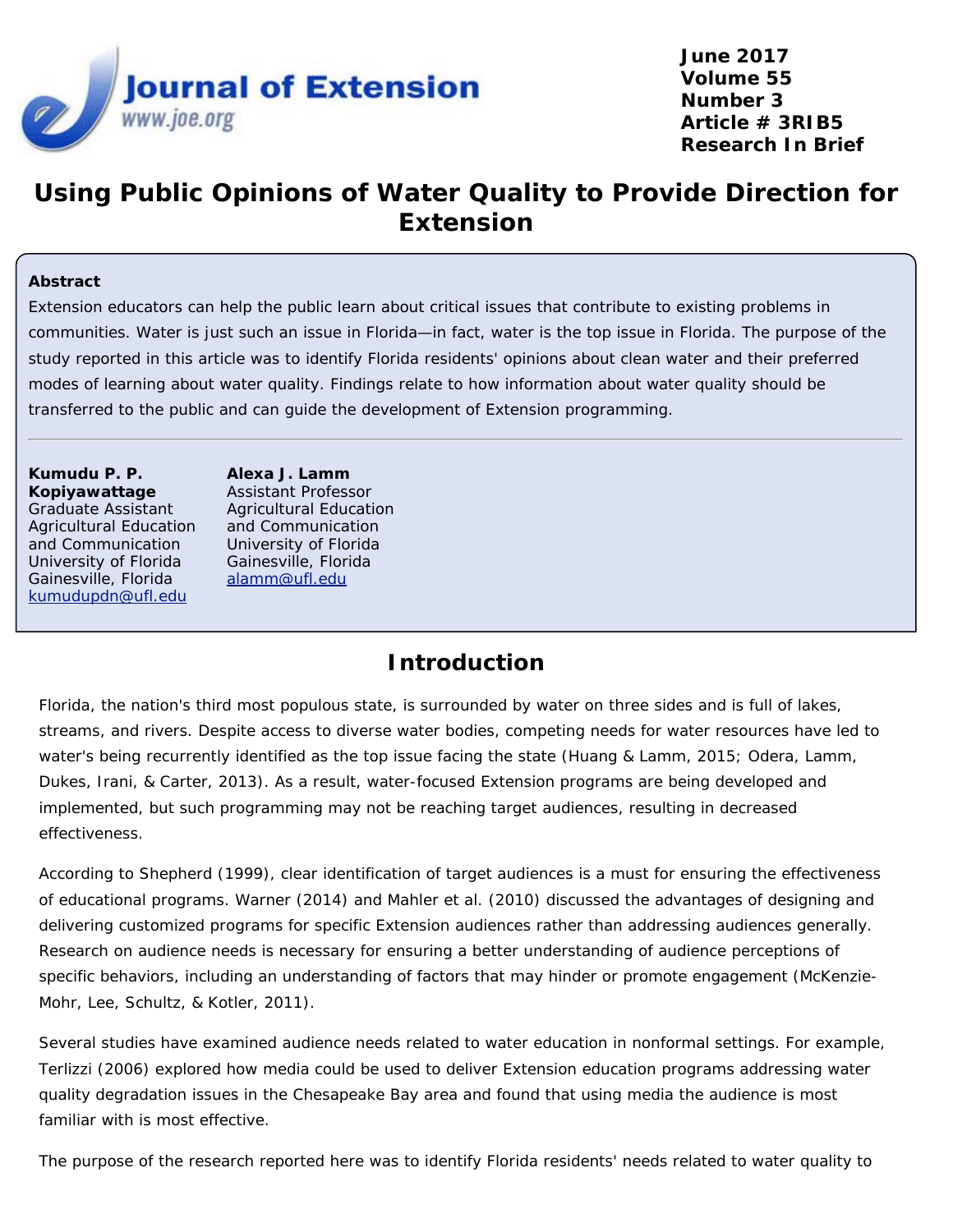inform the development of educational programs focused on enhancing behaviors associated with water protection. The specific objectives of the study were as follows:

- Identify the levels of importance Florida residents associated with clean water resources.
- Determine water-related topics of most interest to Florida residents relative to the levels of importance they associated with clean water resources.
- Identify Florida residents' preferred modes for learning about water-related topics relative to the levels of importance they associated with clean water resources.

# **Methods**

The study presented here was part of a larger research effort designed to capture public opinion of water issues in Florida through the use of an online survey. The survey used in the RBC Canadian Water Attitudes Study (Patterson, 2012) was the foundation for the researcher-adapted survey instrument. A panel with expertise in water quality and quantity issues, public opinion research, and Extension programming reviewed the instrument to ensure content and face validity. Pilot testing with 50 Florida residents was conducted, and all constructs were confirmed as reliable, with Cronbach's alpha levels of .70 or higher. Once finalized, the instrument and study protocol were approved by the University of Florida Institutional Review Board.

Three sections of the survey instrument were germane to the study reported here. First, respondents were asked to indicate the levels of importance they associated with clean water in seven water sources using a Likert-type scale with response options ranging from 1 (*not at all important*) to 5 (*extremely important*). Next, respondents were asked to indicate which of 14 water-related topics they would be interested in learning more about. Respondents were allowed to indicate all that were applicable. Respondents were then asked to indicate which of 11 modes of learning they would be interested in if they were offered the opportunity to learn more about water-related topics. Again, they were permitted to check all that were applicable. Last, demographic data were collected.

Nonprobability opt-in sampling techniques were used for data collection. This sampling method is often used in public opinion research to make population estimates (Baker et al., 2013). A public opinion research company implemented the survey by sending an invitation and survey link to 1,192 Florida residents aged 18 and older. A response rate of 63% was obtained, with 749 responses. Weighting procedures were implemented to compensate for potential exclusion, selection, and nonparticipation biases, all of which are limitations of nonprobability sampling. Post-stratification methods (Kalton & Flores-Cervantes, 2003) were used for weighting to ensure that the composition of the sample was representative of Florida adult residents.

For segmenting the audience into groups based on the overall levels of importance they associated with clean water resources, *z* scores were used. First, an individual's responses related to the levels of importance of clean water in the seven water sources identified on the survey were averaged to create the person's overall importance-of-clean-water score. The construct was found to be reliable, with a Cronbach's alpha coefficient of .90. The importance-of-clean-water score for each individual was then converted to a *z* score, with a *z* score of 1 indicating an importance-of-clean-water score one standard deviation above the mean and a *z* score of −1 indicating an importance-of-clean-water score one standard deviation below the mean. If a respondent had a *z* score greater than 0.50, he or she was characterized as associating a high level of importance with clean water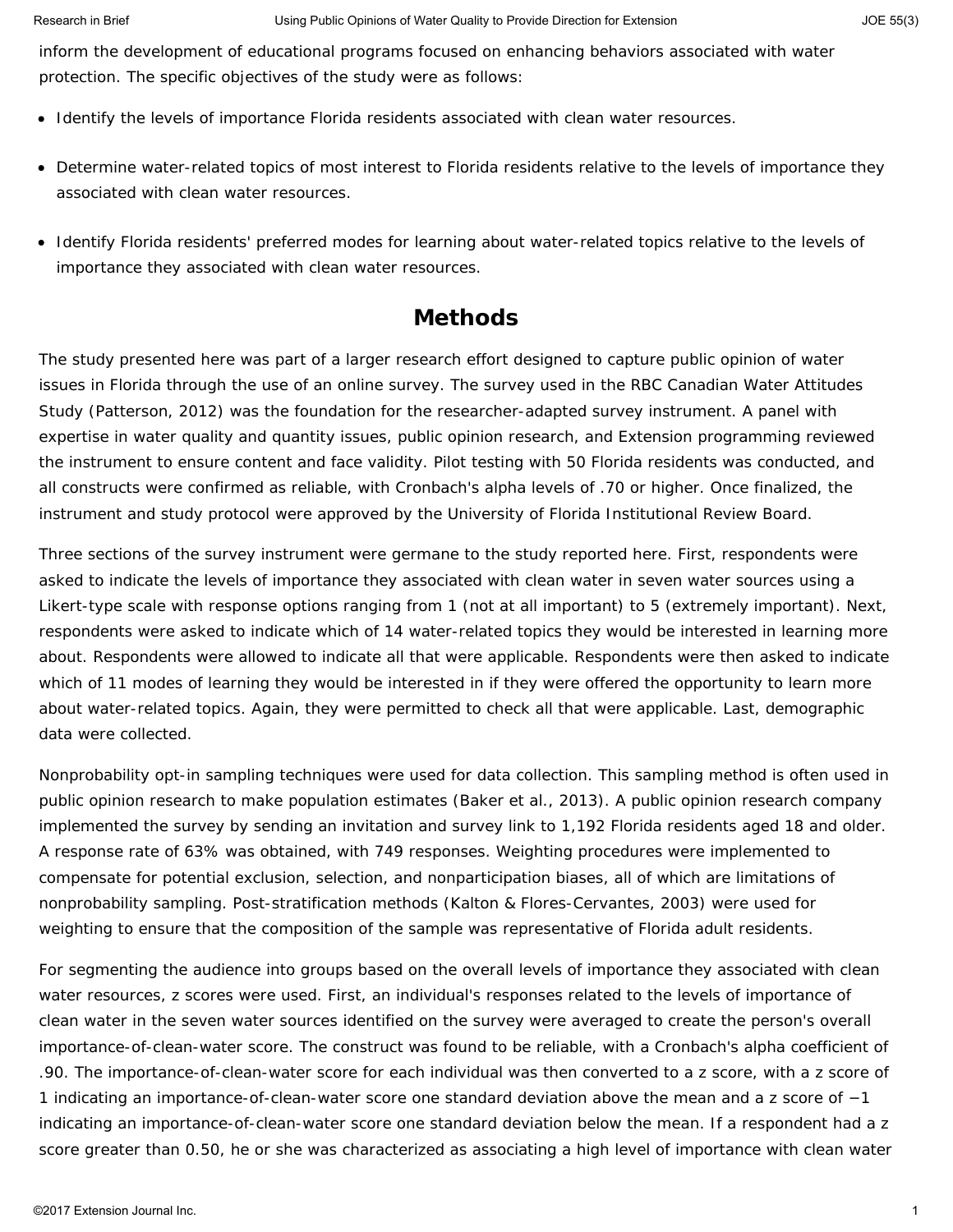("high" group). If a respondent had a *z* score between −0.49 and 0.49, he or she was characterized as associating an average level of importance with clean water ("average" group). Last, if a respondent had a *z* score less than −0.49, he or she was characterized as associating a low level of importance with clean water ("low" group).

In further analysis, chi-square tests were used for examining the relationships between respondents' associated levels of importance of clean water and their interest in water topics and between their associated levels of importance of clean water and their learning mode preferences and determining, accordingly, whether statistically significant differences existed among the three groups. Statistical significance was established as *p* < .05 a priori.

## **Results**

## **Importance of Clean Water Resources**

A respondent was asked to indicate on a 5-point Likert-type scale the level of importance he or she assigned to clean water in each of seven sources. Overall, respondents associated high levels of importance with clean water in all sources, with the greatest proportions indicating that clean water was either highly important or extremely important in drinking water, beaches, and groundwater (Table 1).

### **Table 1.**

Importance of Clean Water Resources (*N* = 749)

|                                    |                       | <b>Highly important</b><br>or extremely |
|------------------------------------|-----------------------|-----------------------------------------|
| Water<br>source                    | No. of<br>respondents | important<br>$(\%)$                     |
| Clean<br>drinking<br>water         | 734                   | 98                                      |
| Clean<br>beaches                   | 667                   | 89                                      |
| Clean<br>groundwater               | 667                   | 89                                      |
| Clean lakes,<br>springs,<br>rivers | 652                   | 87                                      |
| Clean oceans                       | 644                   | 86                                      |
| Clean bays<br>and estuaries        | 644                   | 86                                      |
| Clean water<br>for<br>shellfishing | 584                   | 78                                      |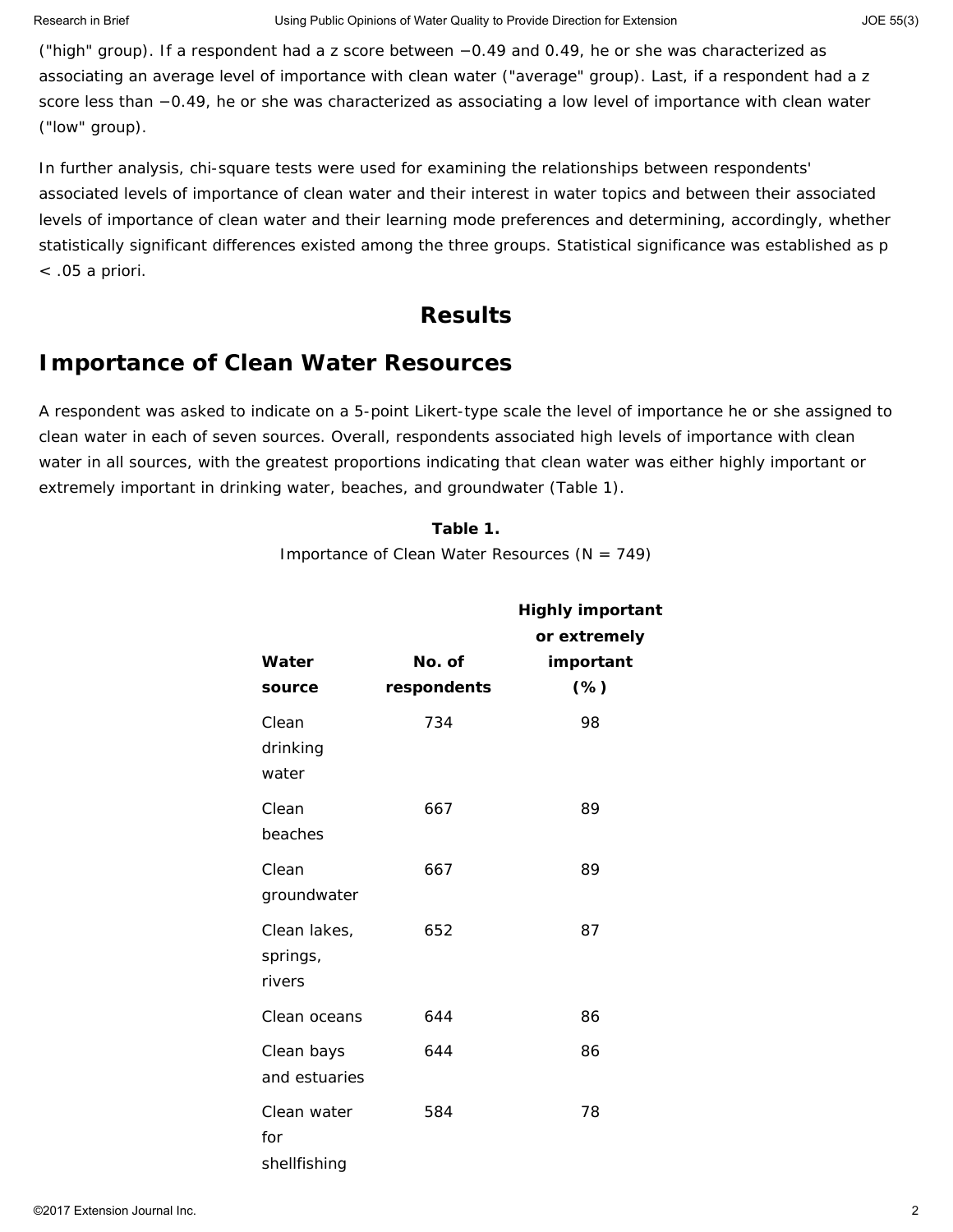As noted previously, respondents were categorized in three groups according to the overall levels of importance they placed on clean water. The demographic characteristics of the three groups are shown in Table 2. Gender and age distributions were similar across the three groups; however, those in the "high" group tended to be more educated than their counterparts in the other two groups.

#### **Table 2.**

Demographics by Importance-of-Clean-Water Group

|                                 | High        | Average        | Low            |
|---------------------------------|-------------|----------------|----------------|
|                                 | $(n = 307)$ | $(n = 205)$    | $(n = 237)$    |
| Demographic category            | $(*)$       | $(*)$          | $(*)$          |
| Gender                          |             |                |                |
| Male                            | 35          | 39             | 36             |
| Female                          | 65          | 61             | 64             |
| Age                             |             |                |                |
| 18-29 years                     | 22          | 18             | 19             |
| 30-39 years                     | 11          | 13             | 12             |
| 40-49 years                     | 17          | 18             | 11             |
| 50-59 years                     | 23          | 23             | 25             |
| 60 and above                    | 27          | 28             | 33             |
| Highest level of education      |             |                |                |
| Less than 12th grade            | 5           | $\overline{2}$ | $\overline{2}$ |
| High school graduate            | 21          | 22             | 15             |
| Some college, no degree         | 31          | 29             | 31             |
| 2-year college degree           | 14          | 15             | 14             |
| 4-year college degree           | 22          | 24             | 27             |
| Graduate or professional degree | 7           | 8              | 11             |

*Note.* The "high," "average," and "low" categories represent audience segments based on the overall levels of importance respondents associated with clean water resources; *z* scores were used for segmenting the audience into these three groups.

## **Interest in Learning About Water-Related Topics**

Preferences for learning about water-related topics were then examined by group. Figure 1 shows that respondents in the "low" group had relatively lower interest in learning about all water-related topics when compared to the other two groups. Members of all three groups were most interested in learning about home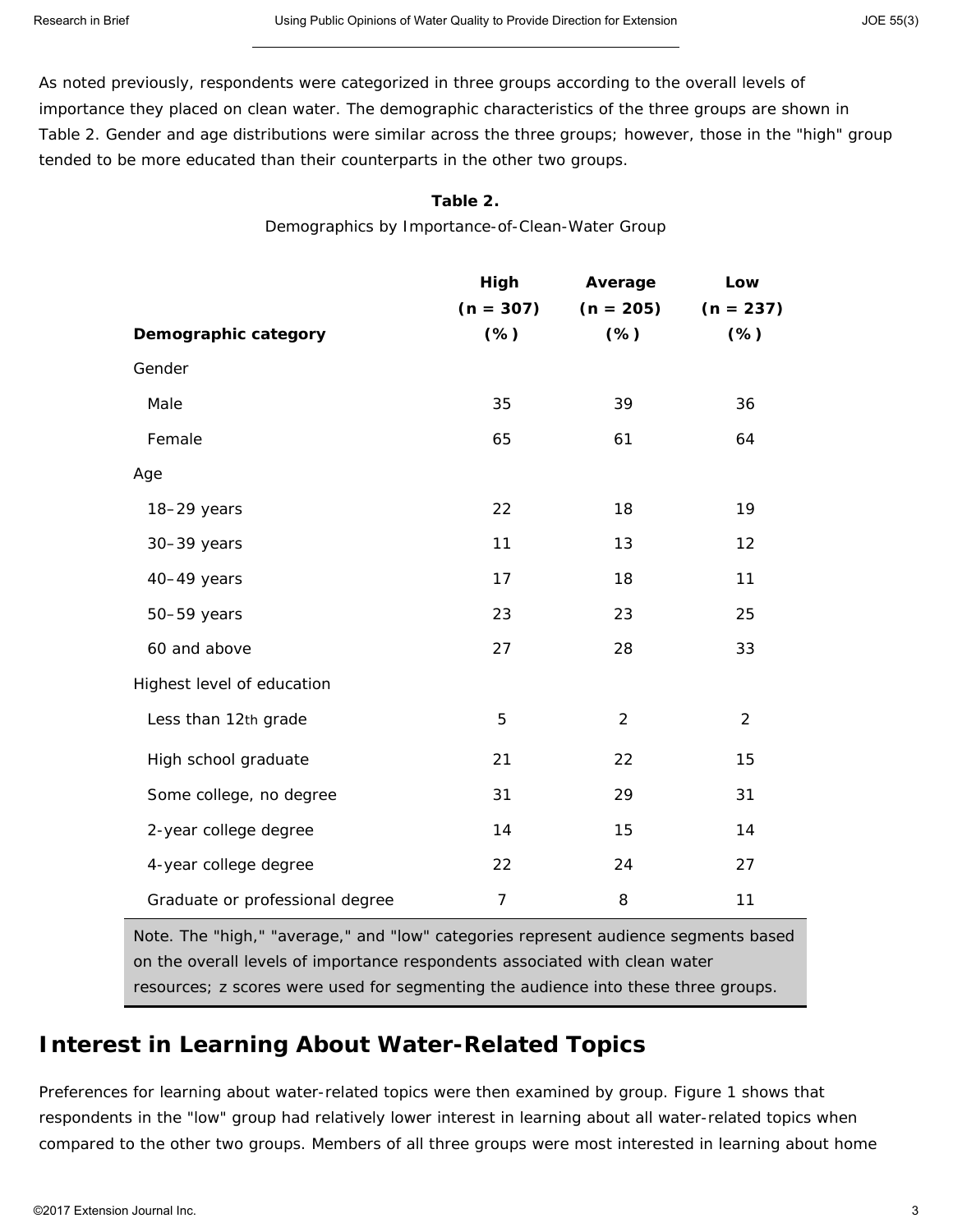and garden landscaping in Florida yards. Members of the "high" group also were interested in learning about fish and wildlife water needs and restoring fish and aquatic habitats. Members of all three groups were least interested in learning about watershed management and septic system management.



**Figure 1.**

Water Topic Preferences by Importance-of-Clean-Water Group

Chi-square tests were used for analyzing the relationships between respondents' importance-of-clean-water levels and preferences for learning about water-related topics to determine whether significant differences existed among the three groups. Table 3 displays the results of the chi-square tests for these relationships. Preferences for learning about all the water-related topics, except fertilizer and pesticide management, landscape buffers, private well protection, and septic system management, were significantly different among the three groups.

#### **Table 3.**

Association Between Importance of Clean Water and Water Topic Preferences

| Water-related topic           | $\mathsf{X}^2$   | $\boldsymbol{D}$ |
|-------------------------------|------------------|------------------|
| Fish and wildlife water needs | $39.85 \div .05$ |                  |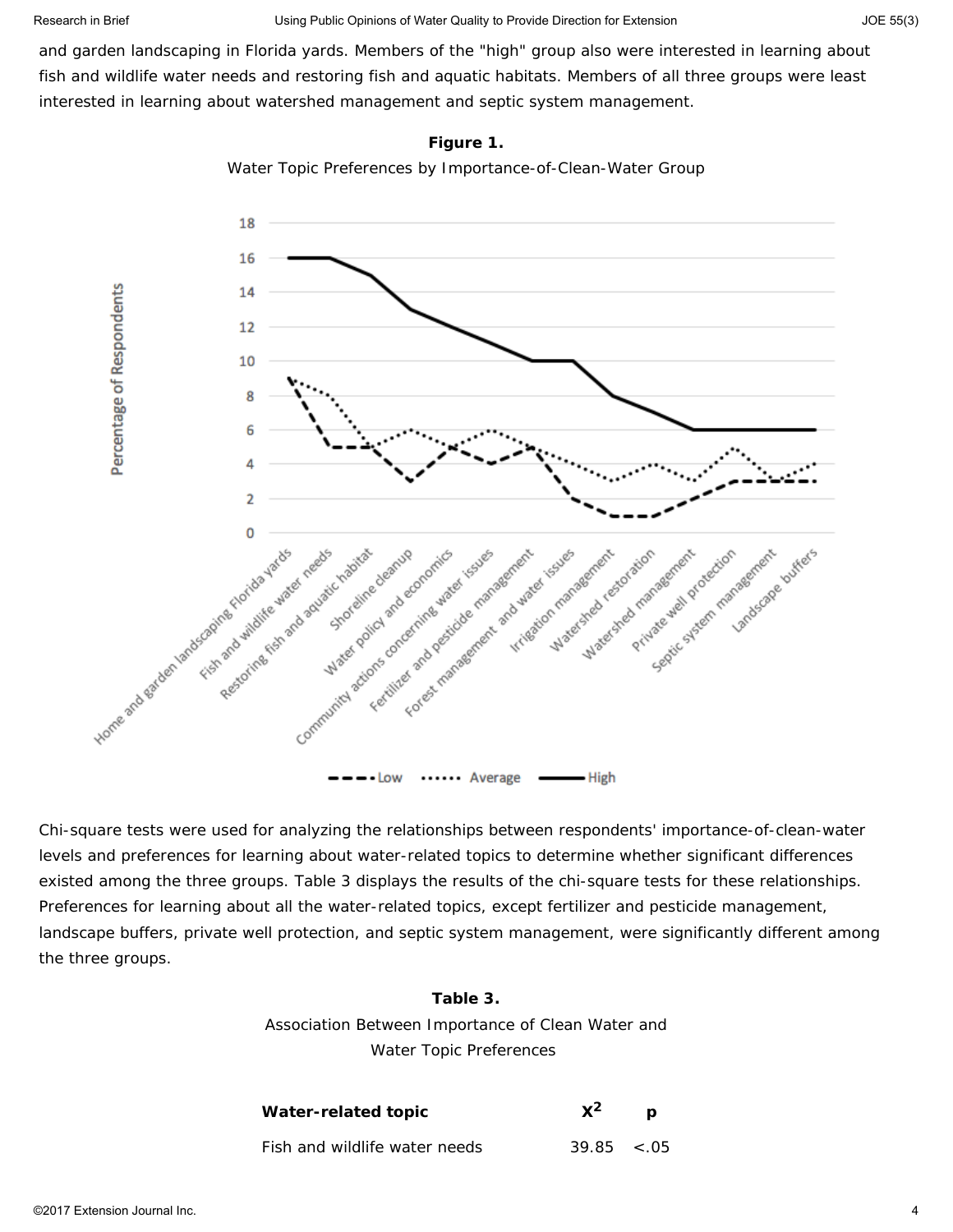Research in Brief **Extension** Using Public Opinions of Water Quality to Provide Direction for Extension JOE 55(3)

| Shoreline cleanup                                        | $37.66 \div .05$ |         |
|----------------------------------------------------------|------------------|---------|
| Watershed restoration                                    | 35.85 < .05      |         |
| Restoring fish and aquatic habitat                       | 30.12            | $-.05$  |
| Forest management and water issues                       | 24.98 < .05      |         |
| Irrigation management                                    | 22.19            | $< .05$ |
| Watershed management                                     | $17.73 \div .05$ |         |
| Community actions concerning water<br>issues             | 13.98            | $-.05$  |
| Water policy and economics                               | $12.22 \div .05$ |         |
| Home and garden landscaping Florida $7.78 < 05$<br>yards |                  |         |
| Fertilizer and pesticide management                      | 6.07             | .05     |
| Landscape buffers                                        | 5.32             | .07     |
| Private well protection                                  | 5.21             | .07     |
| Septic system management                                 | 4.78             | .09     |

## **Preferred Modes of Learning**

Preferred modes of learning were then examined by group (Figure 2). All three groups showed similar patterns of learning mode preferences, although the "high" group showed more overall interest. The most preferred modes of learning were visiting a website and watching TV coverage. The least preferred modes of learning were attending a seminar or conference and getting trained for a volunteer program.

## **Figure 2.**

Preferred Modes of Learning by Importance-of-Clean-Water Group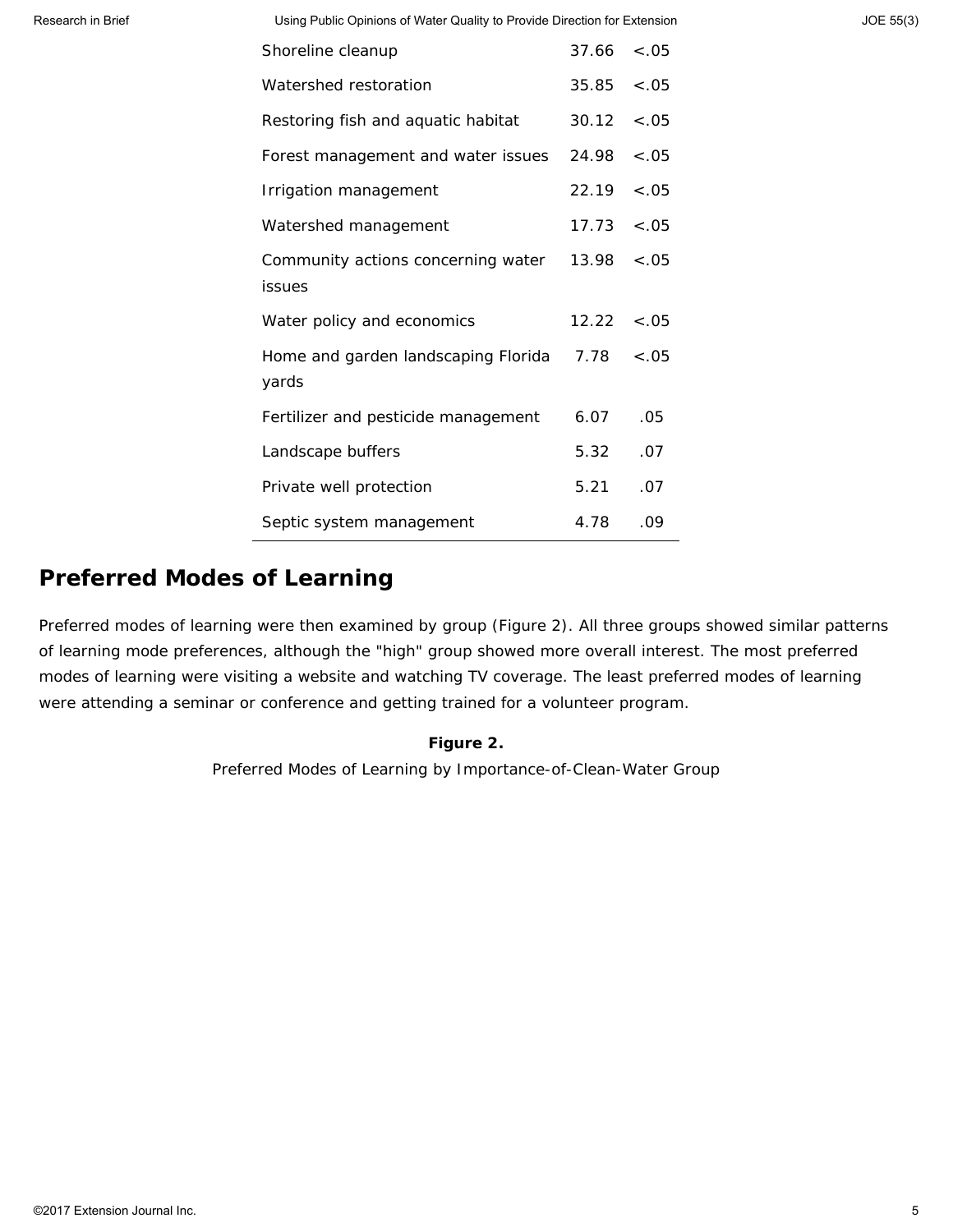

Chi-square tests were used for analyzing the relationships between respondents' importance-of-clean-water levels and learning mode preferences to determine whether significant differences existed among the three groups (Table 4). Learning mode preferences, except reading fact sheets, bulletins, or brochures and reading newspaper articles or series, were significantly different among the three groups.

#### **Table 4.**

Association Between Importance of Clean Water and Preferred Modes of Learning

| Mode of learning                              | $x^2$             |        |
|-----------------------------------------------|-------------------|--------|
| Take part in a one-time volunteer<br>activity | $15.12 \div 0.05$ |        |
| Attend a fair or festival                     | $14.46 \le 0.05$  |        |
| Watch a video                                 | $13.54 \div .05$  |        |
| Attend a short course or workshop             | 13.47             | < 0.05 |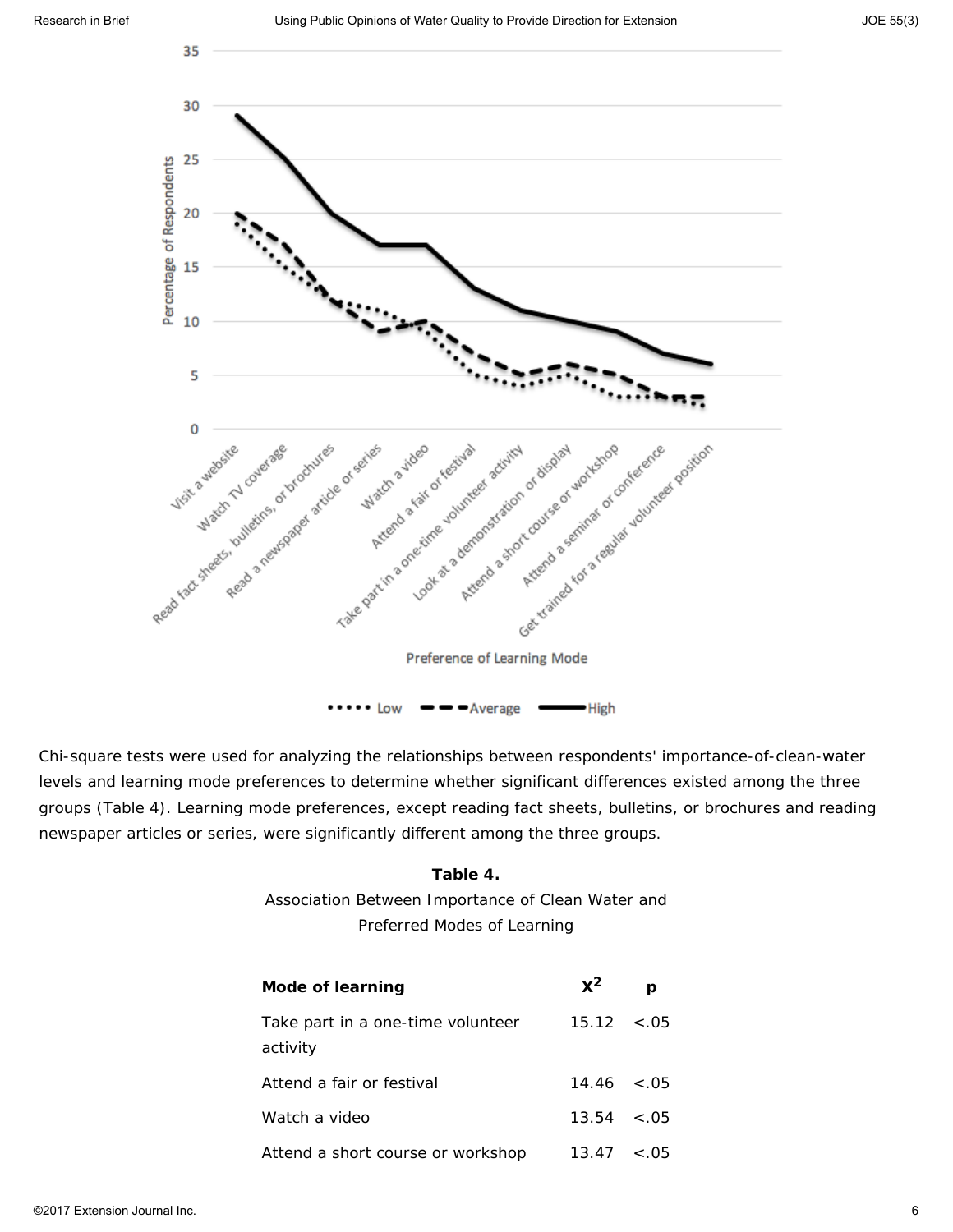Research in Brief **Extension** Using Public Opinions of Water Quality to Provide Direction for Extension JOE 55(3)

| Watch TV coverage                               | $13.26 \div 0.05$ |        |
|-------------------------------------------------|-------------------|--------|
| Visit a website                                 | $11.17 \t < .05$  |        |
| Get trained for a regular volunteer<br>position | $11.00 \le .05$   |        |
| Attend a seminar or conference                  | $7.39 \times .05$ |        |
| Look at a demonstration or display              | 7.38              | $-.05$ |
| Read fact sheets, bulletins, or<br>brochures    | 5.68              | .06    |
| Read a newspaper article or series              | 4.11              | .13    |

## **Conclusions, Implications, and Recommendations**

Florida residents considered the presence of clean water resources important. A majority of the respondents (78%) had lived in Florida for more than 10 years, so it could be assumed that they were aware of the water issues the state faces. Respondents in the "high" category expressed the most concern for water quality and, therefore, are most likely to change. Perhaps relevant Extension programs should be focused on targeting this group initially to capitalize on limited resources. A gender difference is clearly present in this group; there were more female respondents. Therefore, designing specialized programs for educating women about protecting water resources could be a wise approach.

Home and garden landscaping, fish and wildlife water needs, and restoring fish and aquatic boundaries are the water-related topics of most interest to the "high" group. Therefore, when designing Extension programs, educators should consider focusing educational programs on these highly preferred topics and incorporating relevant conversations about water quality to reach audiences with information they are most interested in obtaining.

Visiting websites and watching TV coverage were the most favored learning modes identified, followed by watching videos and reading newspaper articles. Compared to these categories, respondents' preferences for attending seminars and conferences and getting trained for regular volunteer programs were low. According to the findings of the study, face-to face approaches, which are the most common way Extension educates currently, seem to be less preferred by the public. Therefore, a shift in information-disseminating practices may be needed. Education could be improved through the use of technology because visual learning is greatly preferred by learners (Dooley & Murphy, 2001). Technology, such as webinars and online workshops, could be used innovatively to educate the public.

Tests were conducted for determining whether there were differences relative to respondents' importance-ofclean-water levels and preferences for learning about water-related topics. The results indicated that preferences for learning about fertilizer and pesticide management, landscape buffers, private well protection, and septic system management were positively correlated with respondents' associated importance-of-cleanwater levels. Respondents' preferred to learn more about other water-related topics considered in the study irrespective of their associated importance-of-clean-water levels. Because the majority of the respondents are willing to visit a website to receive information, developing informative websites and even using social media could be effective strategies. Differences in the associations between respondents' importance-of-clean-water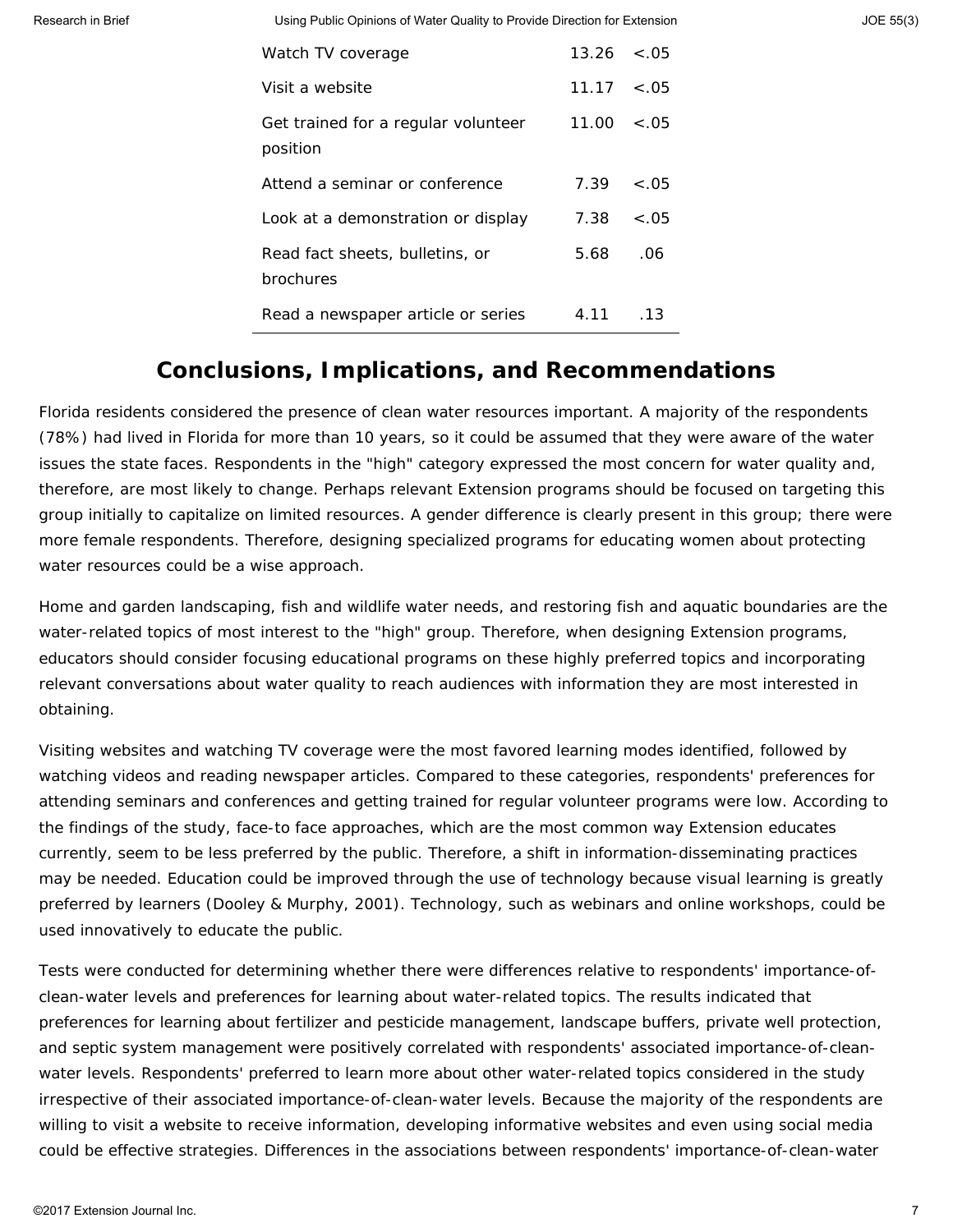levels and their preferences for learning by reading fact sheets, bulletins, or brochures or reading newspaper articles also existed. This finding implies that individuals who assign different levels of importance to clean water have different learning preferences when it comes to reading fact sheets, bulletins, brochures, or newspapers.

For further exploration of public perceptions of water issues, the study described here should be replicated in other states, or on a national level, and the findings should be compared to those presented here. Florida is a unique state, given the vast use and distribution of water resources combined with an ever-growing and changing population (Huang & Lamm, 2015). It would be informative for Extension educators across the United States to find out whether there are similarities or differences between Florida residents' perceptions about the importance of clean water and those of residents of the rest of the United States.

## **References**

Baker, R., Brick, J. M., Bates, N. A., Battaglia, M., Couper, M. P., Dever, J. A., . . . Tourangeau, R. (2013). *Report of the AAPOR task force on non-probability sampling.* Retrieved from [http://www.aapor.org/AM/Template.cfm?](http://www.aapor.org/AM/Template.cfm?Section=Reports1&Template=/CM/ContentDisplay.cfm&ContentID=5963) [Section=Reports1&Template=/CM/ContentDisplay.cfm&ContentID=5963](http://www.aapor.org/AM/Template.cfm?Section=Reports1&Template=/CM/ContentDisplay.cfm&ContentID=5963)

Dooley, K. E., & Murphy, T. H. (2001). College of Agriculture faculty perceptions of electronic technologies in teaching. *Journal of Agricultural Education*, *42*(2), 1–10. Retrieved from [http://www.jae-online.org/back](http://www.jae-online.org/back-issues/40-volume-42-number-2-2001.html)[issues/40-volume-42-number-2-2001.html](http://www.jae-online.org/back-issues/40-volume-42-number-2-2001.html)

Huang, P., & Lamm, A. J. (2015). Understanding public engagement in water conservation behaviors and knowledge of water policy: Promising hints for Extension. *Journal of Extension*, *53*(6), Article 6RIB1. Available at:<http://www.joe.org/joe/2015december/rb1.php>

Kalton, G., & Flores-Cervantes, I. (2003). Weighting methods. *Journal of Official Statistics*, *19*(2). Retrieved from<http://www.jos.nu/articles/abstract.asp?article=192081>

Mahler, R. L., Gamroth, M., Pearson, P., Sorensen, F., Barber, M. E., & Simmons, R. (2010). Information sources, learning opportunities, and priority water issues in the Pacific Northwest. *Journal of Extension*, *48*(2), Article 2RIB2. Available at:<http://www.joe.org/joe/2010april/rb2.php>

McKenzie-Mohr, D., Lee, N. R., Schultz, P. W., & Kotler, P. A. (2011). *Social marketing to protect the environment: What works.* Thousand Oaks, CA: Sage.

Odera, E., Lamm, A., Dukes, M., Irani, T., & Carter, H. (2013). *Water issues in Florida: How Extension can facilitate stakeholder engagement and involvement.* (EDIS Publication WC151). Retrieved from Electronic Data Information Source website:<http://edis.ifas.ufl.edu/wc151>

Patterson, L. (2012). *2012 RBC Canadian water attitudes study*. Retrieved from <http://www.rbc.com/community-sustainability/environment/rbc-blue-water/index.html>

Shepherd, R. (1999). Making our nonpoint source pollution education programs effective. *Journal of Extension*, *37*(5), Article 5FEA2. Available at:<http://www.joe.org/joe/1999october/a2.php>

Terlizzi, D. E, (2006). *Pfiesteria* hysteria, agriculture, and water quality in the Chesapeake Bay: The Extension bridge over troubled waters. *Journal of Extension*, *44*(5), Article 5FEA3. Available at: